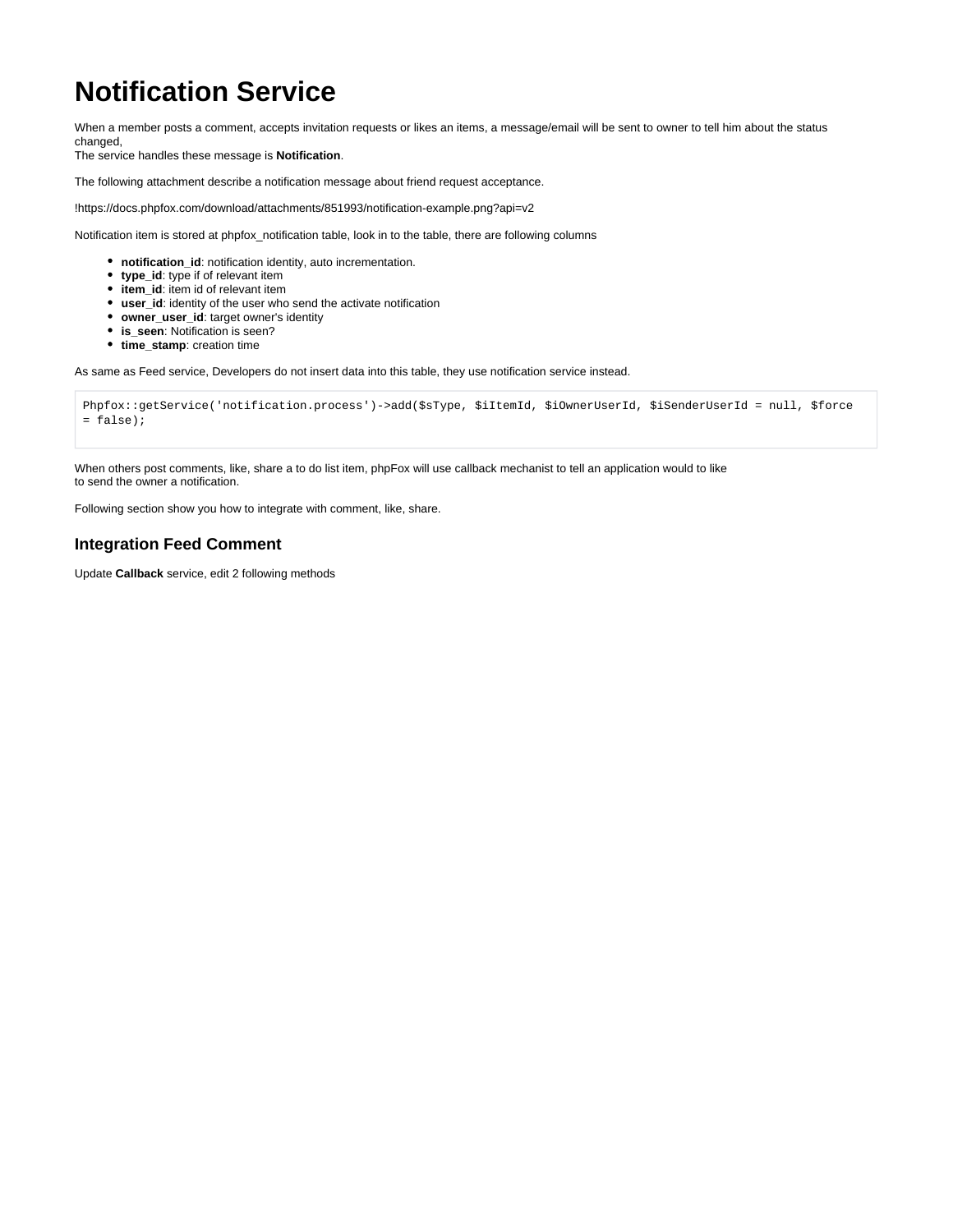```
 // this callback method is required by comment service
 public function addComment($aVals)
 {
     // update total comment
     $this->database()
        ->updateCounter('todolist task', 'total comment', 'task id',
             $aVals['item_id']);
     // send notification
     if ($aVals['user_id'] != $aVals['comment_user_id']) {
         Phpfox::getService('notification.process')
             ->add('comment_todo', $aVals['item_id'], $aVals['user_id']);
     }
 }
 // this method is require to retry comment notification item
 public function getCommentNotification($aNotification)
 {
     // fetch item
     $aRow = $this->database()
         ->select('b.task_id, b.name, b.user_id, u.gender, u.full_name')
         ->from(Phpfox::getT('todolist_task'), 'b')
         ->join(Phpfox::getT('user'), 'u', 'u.user_id = b.user_id')
         ->where('b.task_id = ' . (int)$aNotification['item_id'])
         ->execute('getSlaveRow');
     // validate to do list item
     if (!isset($aRow['task_id'])) {
         return false;
     }
     // get user name
     $sUsers = Phpfox::getService('notification')->getUsers($aNotification);
     // to do list title
     $sTitle = $aRow['name'];
     // get translate message
     $sMessage = _p('user_comment_on_to_do_title', [
        'users' => $sUsers,
         'title' => $sTitle
     ]);
     // get link
     $url = Phpfox::getLib('url')
         ->permalink('to-do-list.view', $aRow['task_id'], $aRow['name']);
     return [
         'link' => $url,
         'message' => $sMessage,
        'icon' => ''. ];
 }
```
In **phrase.json**, add following phrase:

"user\_comment\_on\_to\_do\_title": "{users} commented on your todo \"{title}\""

Create another account, use new account to comment on to do list feed.

Logged in back to the account which posted to do item. Click on notification panel, the result is similar to attachment.